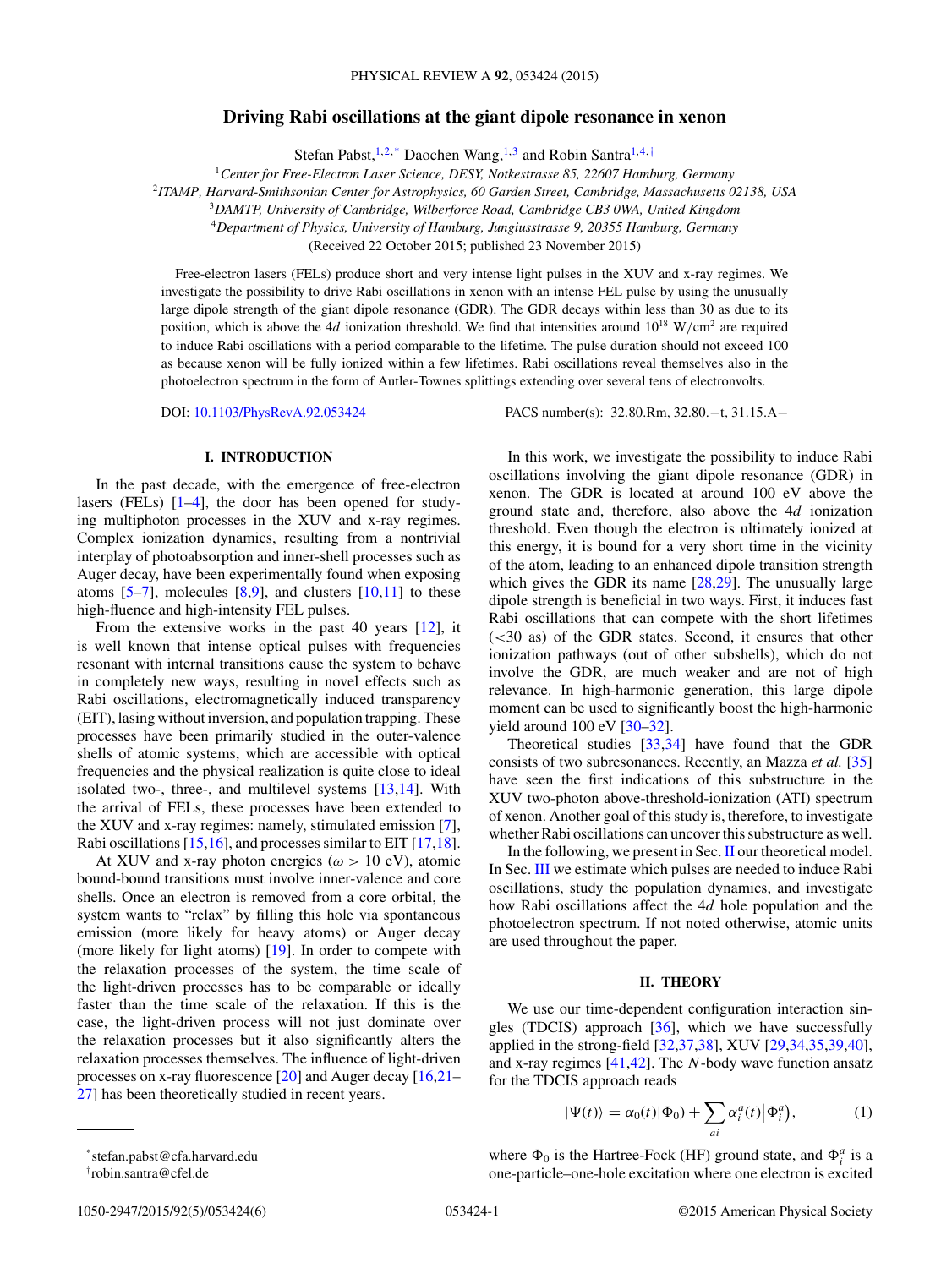<span id="page-1-0"></span>from orbital *i* into orbital *a*. The Hamiltonian is the exact nonrelativistic *N*-body Hamiltonian,

$$
\hat{H}(t) = \hat{H}_0 + \hat{H}_1 + A(t)\hat{p} - E_{\text{HF}},
$$
 (2)

which is partitioned into four parts: (i) the Fock operator,  $\hat{H}_0$ , describing noninteracting electrons in the HF mean-field potential plus a complex-absorbing potential; (ii) the residual Coulomb interaction,  $\hat{H}_1$ , capturing the electron-electron interactions that go beyond the HF mean-field picture; (iii) the light-matter interaction,  $A(t)$   $\hat{p}$ , in the velocity form of the dipole approximation with  $A(t)$  being the vector potential and  $\hat{p}$  being the momentum operator; and (iv) the Hartree-Fock energy,  $E_{HF}$ , which shifts the spectrum such that the HF ground state has the energy 0.

The residual Coulomb interactions,  $\hat{H}_1$ , can be grouped into two classes: intrachannel and interchannel coupling. Intrachannel coupling,  $(\Phi_i^a | \hat{H}_1 | \Phi_i^b)$ , corrects the mean-field potential due to the missing electron in the atom and leads to a long-range,  $-1/r$ , potential for the photoelectron. Interchannel coupling,  $(\Phi_i^a | \hat{H}_1 | \Phi_j^b)$   $(i \neq j)$ , describes the interaction where the excited electron changes the ionic states *i*. This interaction leads correlated electron dynamics that can significantly change the overall response of the system [\[32\]](#page-4-0) and has large effects on coherence properties [\[39\]](#page-5-0).

Combining Eqs.  $(1)$  and  $(2)$ , we find the equation of motion for the TDCIS coefficients:

$$
i\partial_t \alpha_0(t) = A(t) \sum_{a,i} (\Phi_0|\hat{p}| \Phi_i^a) \alpha_i^a(t),
$$
\n(3a)  
\n
$$
i\partial_t \alpha_i^a(t) = (\varepsilon_a - \varepsilon_i) \alpha_i^a(t) + \sum_{b,j} (\Phi_i^a|\hat{H}_1| \Phi_j^b) \alpha_j^b(t)
$$
\n
$$
+ A(t) \bigg[ \alpha_0(t) (\Phi_i^a|\hat{p}| \Phi_0) + \sum_{jb} (\Phi_i^a|\hat{p}| \Phi_j^b) \alpha_j^b(t) \bigg],
$$
\n(3b)

where  $|\Phi_i^a|$  and  $(\Phi_i^a|$  are right and left eigenstates of the non-Hermitian Fock operator  $\hat{H}_0$ , respectively (see Ref. [\[36\]](#page-4-0)). The energies of the occupied and virtual orbitals are given by  $\varepsilon_i$ and  $\varepsilon_a$ , respectively.

The existence of the GDR in xenon can be understood in a single-particle picture with a central model potential [\[28](#page-4-0)[,43\]](#page-5-0). The configuration interaction singles (CIS) intrachannel already improves the description of the GDR in terms of energy position and spectral width [\[36,](#page-4-0)[43\]](#page-5-0). However, many-body effects have to be taken into account in order to reproduce the correct position and width of the GDR. Interchannel interactions,  $(\hat{\Phi}_i^a | \hat{H}_1 | \Phi_j^b)$ , within CIS improve greatly the description of the GDR in comparison to intrachannel CIS [\[29,36](#page-4-0)[,43\]](#page-5-0). To obtain an even better description, electronic correlations of higher order, mostly double excitations, are needed [\[28\]](#page-4-0).

Recently, it has been shown that interchannel interactions lead to the emergence of a second dipole-allowed resonance state within the GDR [\[34\]](#page-4-0). This second resonance is centered at 112 eV and lives only for 11 as  $(\Gamma = 58.2 \text{ eV})$ . It is primarily responsible for the spectrally broad GDR feature in the photoionization cross section. In comparison, the first GDR resonance, which emerges already from a one-particle

picture due to a shape resonance, is centered at 73 eV and has a lifetime of 27 as  $(\Gamma = 24.7 \text{ eV})$ .

## **III. RESULTS**

We use the XCID program [\[44\]](#page-5-0) (with the following numerical parameters in Ref. [\[45\]](#page-5-0)) to verify that we can induce Rabi oscillations using the GDR resonances.With TDCIS, we do not simplify the problem to a two-level system, and we explicitly include all other ionization mechanisms (that lead to singly ionized xenon). Furthermore, the GDR is properly described as a result of discrete states in the continuum [\[34\]](#page-4-0) which can be modified by the intense XUV pulse itself. This may lead to trends that deviate from the weak-field behavior.

## **A. Population dynamics**

First, we have a look at the dynamics of the ground-state population [cf. Fig.  $1(a)$ ] and of the hole populations of different subshells of xenon [cf. Fig.  $1(b) - 1(c)$ ] as it is exposed to a pulse with a center photon energy of 109 eV  $(=4 \text{ a.u.})$  and a full width at half maximum (FWHM) duration (with respect to the intensity profile) of 36 as  $(=1.5 \text{ a.u.})$ . With intensities above  $10^{17}$  W/cm<sup>2</sup>, we basically fully ionize xenon. As we increase the intensity, the ground-state population and the individual hole populations start to show oscillatory behavior and do not monotonically increase as in the "low"-intensity limit (cf.  $2.3 \times 10^{17}$  W/cm<sup>2</sup> results in Fig. 1). These are clear indications that we successfully induce Rabi oscillations. Rabi oscillations are strongly damped due to the short lifetime of the GDR states leading to a large amount of irreversible ionization per Rabi cycle. Note that for relatively low intensities the hole populations grow monotonically with time.



FIG. 1. (Color online) The population of (a) the ground state, (b) a hole in the 4*d* shell, and (c) a hole in the 5*s* or 5*p* shell in atomic xenon. The instantaneous peak intensity of the 36-as-long (FWHM) Gaussian pulse with a center photon energy of 109 eV is varied from  $2.3 \times 10^{17}$  to  $1.2 \times 10^{18}$  W/cm<sup>2</sup>.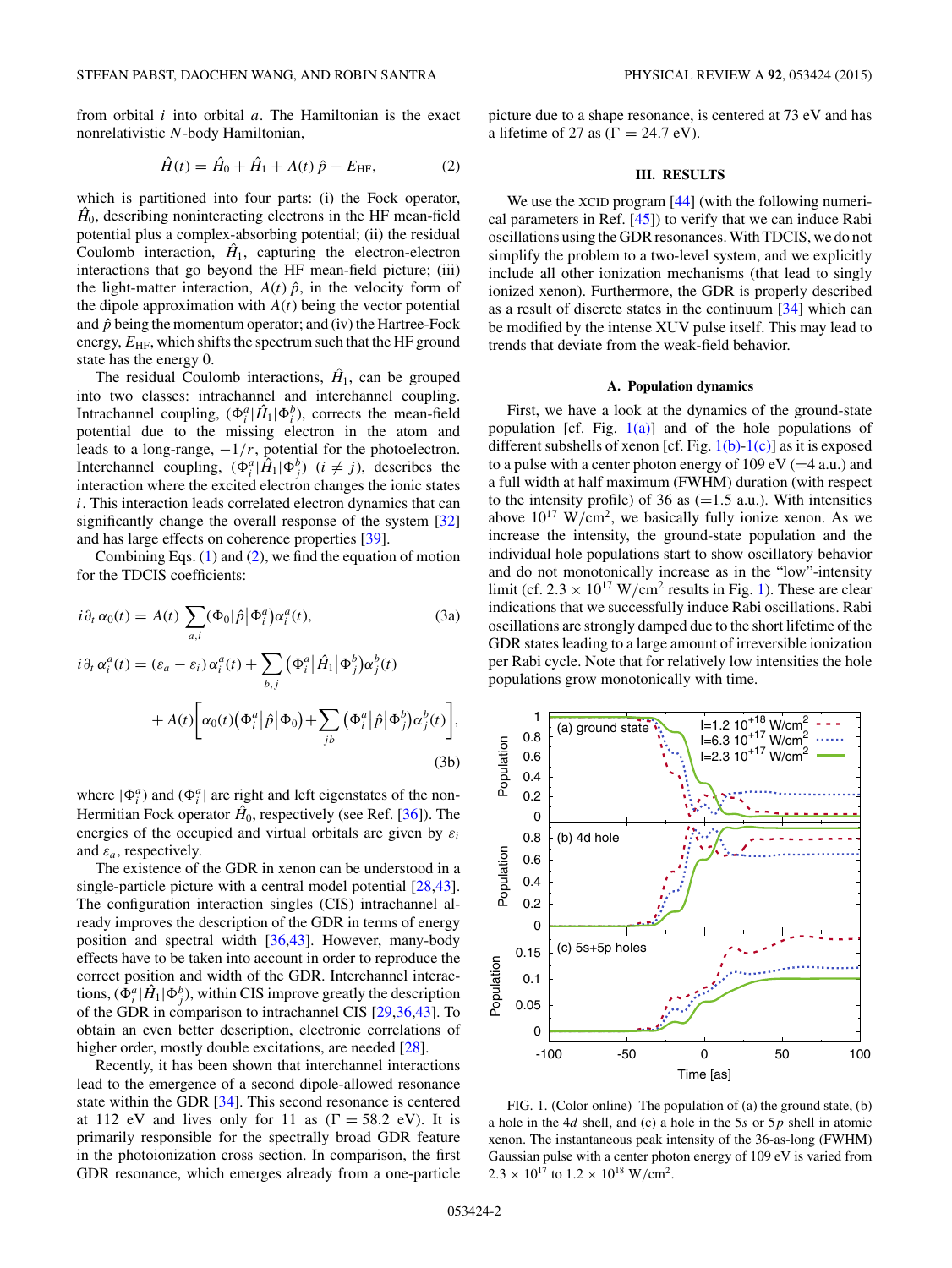<span id="page-2-0"></span>In Fig. [1,](#page-1-0) we see that mainly the 4*d* shell is depopulated as expected from the character of the GDR, which mainly corresponds to a configuration where a 4*d* electron is excited into the  $l = 3$  continuum. The ionization of the 5*s* and 5*p* shells is ten times smaller but with 10% ionization probability it is large enough that it should be taken into account.

## **B. Final hole population**

Unfortunately, it is very hard to monitor the 4*d* hole population as a function of time in an experiment. With attosecond transient absorption spectroscopy [\[38](#page-4-0)[,46\]](#page-5-0), it is in principle possible to do so. The pump-probe delay between the pulses can already be controlled on a few attosecond scale, but the challenge lies in the generation of a probe pulse with a duration of a few attoseconds to achieve the required time resolution. This comes on top of the already challenging requirements for the XUV pump pulse. It is, therefore, easier to probe Rabi oscillations by measuring the final 4*d* hole population or the photoelectron spectrum (see Sec. [III C\)](#page-3-0).

The 4*d* hole itself is not stable and will decay mainly via Auger decay. The lifetime of the 4*d* hole is around 6 fs. Therefore, we can safely neglect the hole decay during the few attoseconds the XUV pulse drives Rabi oscillations. The hole will, however, eventually decay. The Auger electron yield is, therefore, directly related to the final 4*d* hole population after the XUV pulse. Also the Auger electron spectrum should not be affected by the XUV pulse as the 4*d* hole decays predominantly after the pulse under field-free conditions.

In Fig. 2, the final 4*d* hole population (after the pulse) is shown as a function of the pulse intensity for the XUV photon energies, (a)  $\omega = 82$  eV (=3 a.u.), (b)  $\omega = 109$  eV (=4 a.u.), and (c)  $\omega = 136$  eV (=5 a.u.), as well as for the pulse durations, (solid blue line)  $36$  as  $(=1.5 \text{ a.u.})$  and (dashed red line) 73 as (=3*.*0 a.u.). We see, especially for the 36-as pulse, that the population has oscillatory behavior and does not monotonically grow with the pulse intensity—a clear indication of Rabi oscillations. The more rapid modulations in the final population for longer pulses are also consistent



FIG. 2. (Color online) The final 4*d* hole population as a function of pulse intensity for different center photon energies *ω* [panels (a)– (c)] and two pulse durations, 36 as (blue solid line) and 73 as (red dashed line).



FIG. 3. (Color online) The final 4*d* hole population as a function of pulse intensity and center pulse photon energy. The pulse duration is (a) 36 as and (b) 73 as.

with Rabi oscillations. The probability to be in an excited state after the pulse is given by  $\sin^2(\Omega_{\text{eff}}T)$ , where  $\Omega_{\text{eff}}$  =  $T^{-1}$   $\int_{-\infty}^{\infty} dt d\mathcal{E}(t) = d\mathcal{E}_{\text{max}} \sqrt{\pi/[2 \ln(2)]}$  is the pulse-averaged Rabi frequency,  $\mathcal{E}(t)$  is the pulse envelope,  $d$  is the dipole transition strength, and *T* is the duration of the pulse.

Even though the variations are faster for longer pulses, the visibility decreases with pulse length. Due to the short lifetimes of the GDR states, which are below 30 as, almost all electrons are irreversibly ionized after 30 as, and the hole population is always close to unity whether or not Rabi oscillations are induced.

The hole creation is most dominant at  $\omega = 109$  eV where the photoionization cross section is largest (for the three photon energies shown). At  $\omega = 136$  eV, the hole creation increases almost monotonically with the electric field. Almost no oscillatory behavior is visible, indicating that at this photon energy we do not hit a resonance and ionization is predominantly irreversible. At  $\omega = 82$  eV, the first peak in the hole population appears quite early followed by a relatively long plateau extending up to  $10^{17}$  W/cm<sup>2</sup>. This trend is not fully consistent with the Rabi oscillation picture of a two-level system. But xenon at these XUV photon energies cannot be described as a two-level system.

As we see in Fig. 3, where the final 4*d* hole population is shown as a function of intensity and driving photon energy, the photon energy where the 4*d* shell is most strongly ionized shifts to higher energies as the intensity increases. This explains why for  $\omega = 82$  eV in Fig. 2(a) a plateau appears. At low intensities, it probes the lower end of the GDR. At higher intensities, the GDR moves to higher energies and the dipole transition strength drops, counterbalancing the increase in field strength.

The energy shift of the GDR is a result of the very intense XUV pulse, which dresses the excited and the continuum states. The polarizability of a flat continuum is given by the ponderomotive potential  $U_p = \frac{E^2}{4\omega^2}$  and shifts the continuum to higher energies [\[47\]](#page-5-0). At  $E = 2$  a.u. and  $\omega = 109$  eV, this yields an energy shift of less than 2 eV. The observed energy shift of around 20 eV is much larger. Furthermore, the energy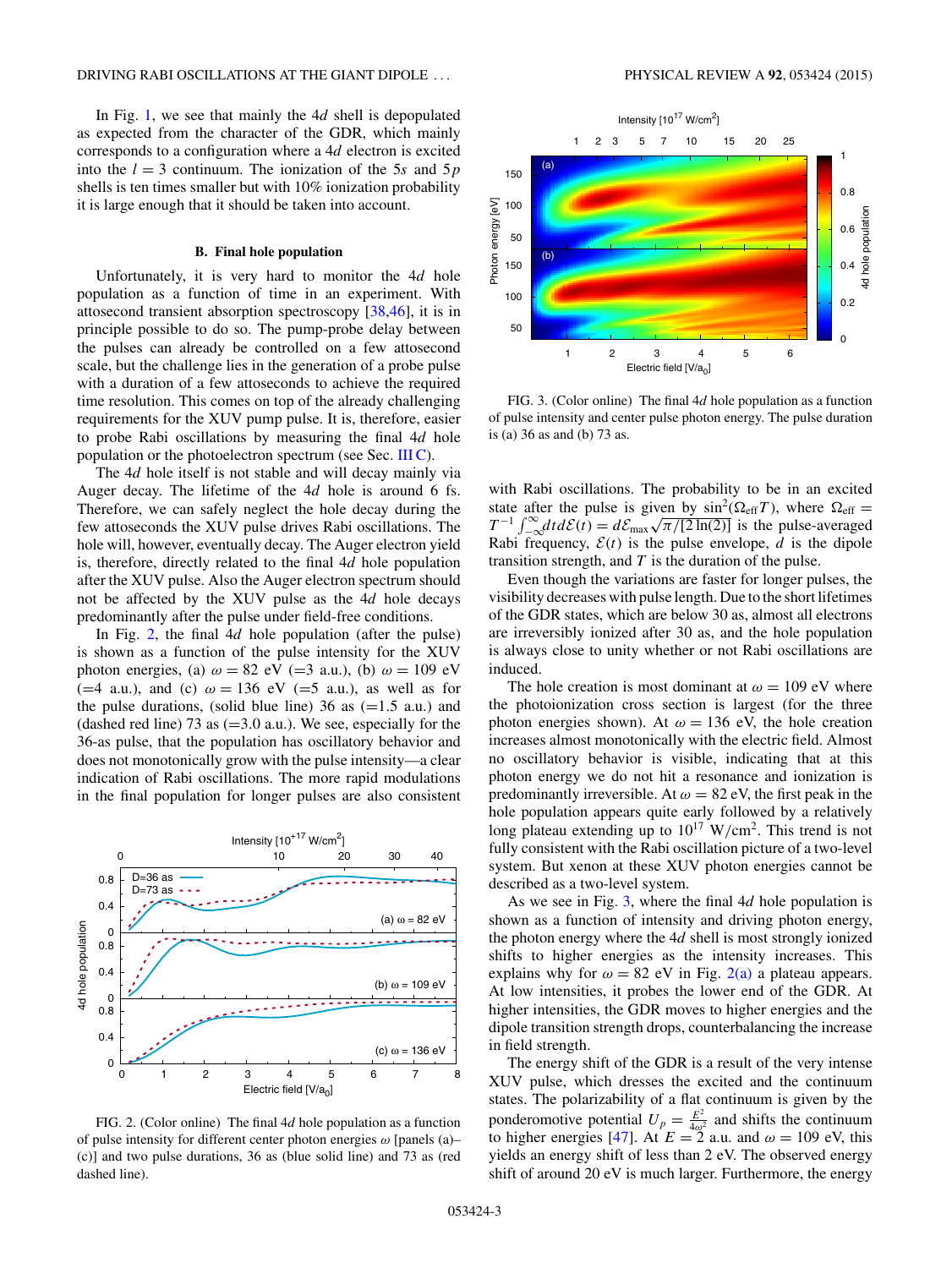<span id="page-3-0"></span>shifts depend linearly rather than quadratically on *E*. As we see in Sec. III C, the kinetic energy of the photoelectron even increases or decreases with intensity depending on whether the photon energy is above or below the GDR, respectively. This clearly shows that the continuum in xenon is structured around the GDR and is not flat. Furthermore, when  $z E \gg \omega$ linear energy shifts are expected [\[47\]](#page-5-0). In Fig. [3,](#page-2-0) we find the linear energy shifts especially at intensities above 1018 W*/*cm<sup>2</sup> where  $zE > \omega$ .

For the short 36-as pulse, the effect of Rabi oscillations is nicely visible. At  $\omega \sim 100-150$  eV, the 4*d* hole population shows a local minimum around  $7-11 \times 10^{17}$  W/cm<sup>2</sup> and an island of enhanced ionization emerges at lower intensities. For the longer pulse, more Rabi oscillations occur as the intensity increases and, therefore, two islands of enhanced ionization occur. Again, the visibility is greatly reduced for longer pulses as explained above.

At photon energies below 100 eV, no signs of Rabi oscillations can be seen. Even though the dipole strength falls off quite symmetrically around 100 eV in the weakfield regime, the dressing of the continuum states creates a clear preference for higher energies as the field strength increases. Furthermore, we see no indication of the two GDR subresonances. Rabi oscillations seem to be sensitive only to the overall dipole strength. Note that at each photon energy the ground state is coupled resonantly to a continuum state in contrast to a two-level system where only one excited state at a specific energy exists.

Another general trend that we can observe in Fig. [3](#page-2-0) is the broadening of the spectral feature with intensity. This indicates, on the one hand, that the lifetimes of the excited states are decreasing. On the other hand, the spectral broadening is also a direct consequence of saturation of ionization. We already saw in Figs. [1](#page-1-0) and [2](#page-2-0) that at these intensities we basically fully ionize the system.

Also new multiphoton ionization pathways start to emerge for photon energies below the 4*d* ionization threshold and at intensities above  $2 \times 10^{17}$  W/cm<sup>2</sup> ( $E \ge 1.5$  a.u.). The ionization is enhanced for specific combinations of field strengths and photon energies. The photon energy for the ionization enhancement increases as the field strength increases, indicating field-dressing effects are involved in these new pathways. The origin might be, therefore, quite similar to Freeman resonances known from ATI [\[48\]](#page-5-0), where intermediate states are shifted into resonance by the intense pulse.

#### **C. Photoelectron spectrum**

Rabi oscillations should be also visible in the photoelectron spectrum. In a time domain picture, the field-driven coupling between two states leads to Rabi oscillations. In an energy domain picture, the excited state (also the ground state) splits into two states, known as the Autler-Townes doublet, which are separated by the Rabi frequency  $\Omega$  [\[49\]](#page-5-0). In our case, the excited state is in the continuum, and the energy splitting should be directly imprinted in the kinetic energy of the photoelectron.

In Fig. 4, the total photoelectron spectrum is shown as a function of intensity for (a) a 36-as pulse and (b) a 73-as pulse with  $\omega = 109$  eV. We clearly see the Autler-Townes doublet for both pulse durations. The lower energy branch of the



FIG. 4. (Color online) The photoelectron spectrum as a function of the pulse intensity. The photon energy is centered at 109 eV and the pulse duration is (a) 36 as and (b) 73 as.

Autler-Townes doublet approaches 0 eV and does not survive at high intensities as the kinetic energy of the electron has to be positive. At higher intensities, the ionization dynamics become less periodic and additional peaks in the photoelectron spectrum occur [\[21](#page-4-0)[,50\]](#page-5-0).

Once the driving photon energy moves away from 110 eV, no indication of Rabi oscillations are seen in the 4*d* hole population (see Fig. [3\)](#page-2-0). The same is true for the photoelectron spectrum. In Fig.  $5$ , the photoelectron spectrum is shown for (a)  $\omega = 136 \text{ eV}$  and (b)  $\omega = 82 \text{ eV}$  as the pulse intensity is varied. For  $\omega = 136$  eV, the kinetic energy of the electron slightly increases with intensity. The coupling to the lower-lying GDR resonance pushes the continuum states above the GDR to lower energies. At  $\omega = 163$  eV (=6 a.u.)—these results are not shown—the energy separation to the GDR is large and the coupling can be neglected and the kinetic energy of the photoelectron does not significantly change with intensity.

For photon energies below the GDR [see Fig.  $5(b)$ ], the trend is reversed and the kinetic energy of the electron decreases with intensity. This clearly shows that the polarization



FIG. 5. (Color online) The photoelectron spectrum as a function of the pulse intensity. The pulse has a duration of 73 as and the photon energy is centered (a) at 136 eV and (b) at 82 eV.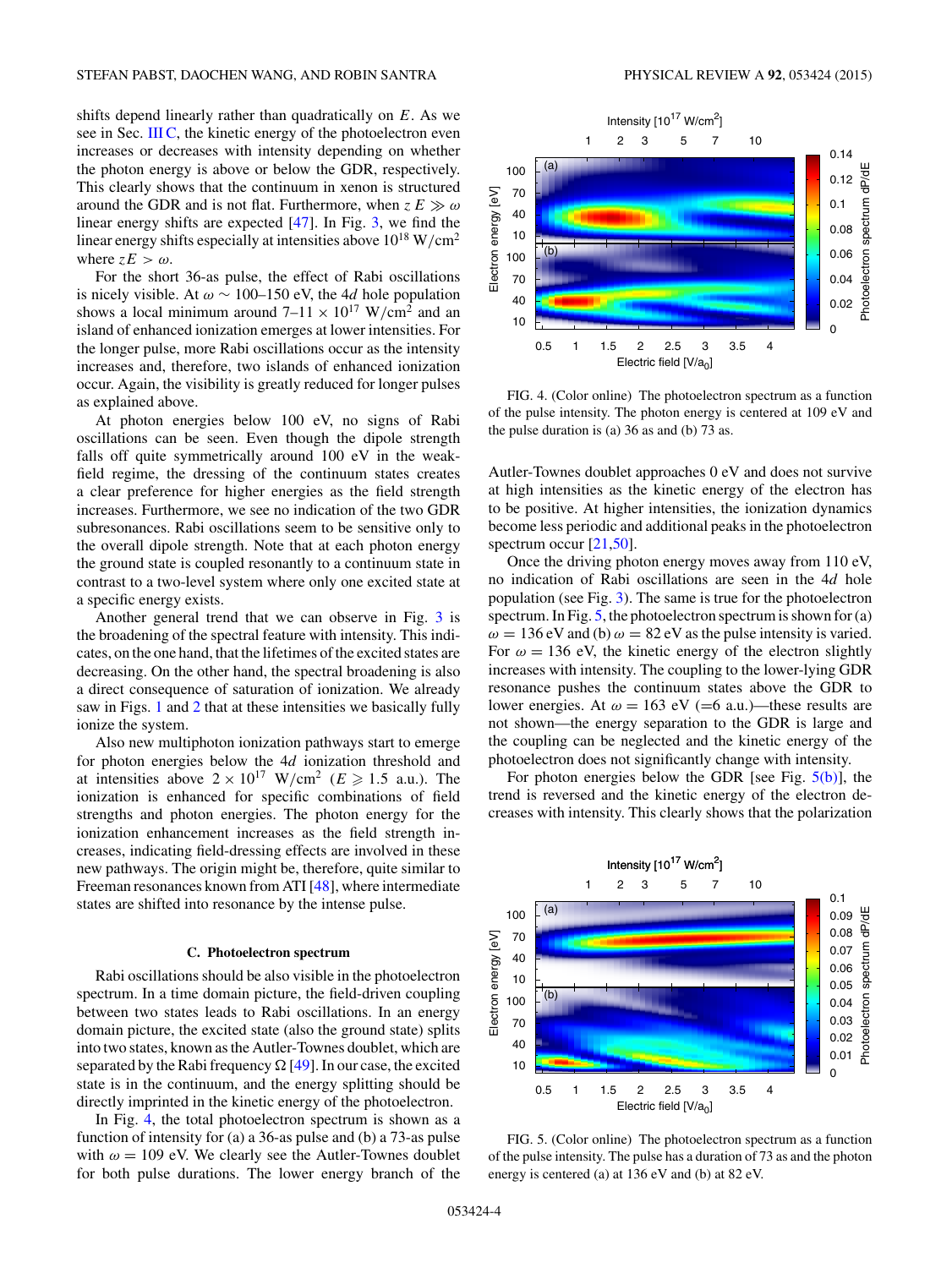<span id="page-4-0"></span>of the continuum at these frequencies is strongly affected by the GDR and cannot be considered flat. For a flat continuum, the kinetic energy of the photoelectron spectrum would always decrease by the ponderomotive potential ( $\alpha \omega^{-2}$ ) and would never increase as *ω* increases.

## **IV. CONCLUSION**

We have investigated to which extent intense FEL pulses could be used to drive Rabi oscillations between the neutral ground state and the GDR in xenon. We found that intensities around  $10^{18}$  W/cm<sup>2</sup> are needed to see an impact of Rabi oscillations on the 4*d* hole population. We could not find indications that Rabi oscillations can be used to uncover the substructure of the GDR, i.e., the two dipole-allowed resonances at 73 and 112 eV [34]. There are two ways how Rabi oscillations can be observed: (i) by measuring the 4*d* hole

pulse duration comparable to the lifetimes of the GDR states is needed. For the photoelectron spectrum, a longer pulse seems to be beneficial as the Autler-Townes splitting is spectrally better visible. The energy shifts of the photoelectron show clearly that the continuum around the GDR is structured and highly polarizable and cannot be assumed flat. With seeded FELs, pulse intensities and pulse durations are in reach to

#### **ACKNOWLEDGMENTS**

induce Rabi oscillations that are driven by XUV light.

population via the Auger electron that gets emitted when the 4*d* hole decays or (ii) via the photoelectron spectrum in the

To see Rabi oscillations in the 4*d* hole population, a short

form of Autler-Townes splitting.

S.P. is funded by the Alexander von Humboldt Foundation and by the NSF through a grant to ITAMP.

- [1] W. Ackermann, G. Asova, V. Ayvazyan *et al.*, [Nat. Photonics](http://dx.doi.org/10.1038/nphoton.2007.76) **[1](http://dx.doi.org/10.1038/nphoton.2007.76)**, [336](http://dx.doi.org/10.1038/nphoton.2007.76) [\(2007\)](http://dx.doi.org/10.1038/nphoton.2007.76).
- [2] P. Emma, R. Akre, J. Arthur *et al.*, [Nat. Photonics](http://dx.doi.org/10.1038/nphoton.2010.176) **[4](http://dx.doi.org/10.1038/nphoton.2010.176)**, [641](http://dx.doi.org/10.1038/nphoton.2010.176) [\(2010\)](http://dx.doi.org/10.1038/nphoton.2010.176).
- [3] T. Ishikawa, H. Aoyagi, T. Asaka *et al.*, [Nat. Photonics](http://dx.doi.org/10.1038/nphoton.2012.141) **[6](http://dx.doi.org/10.1038/nphoton.2012.141)**, [540](http://dx.doi.org/10.1038/nphoton.2012.141) [\(2012\)](http://dx.doi.org/10.1038/nphoton.2012.141).
- [4] E. Allaria, R. Appio, L. Badano *et al.*, [Nat. Photonics](http://dx.doi.org/10.1038/nphoton.2012.233) **[6](http://dx.doi.org/10.1038/nphoton.2012.233)**, [699](http://dx.doi.org/10.1038/nphoton.2012.233) [\(2012\)](http://dx.doi.org/10.1038/nphoton.2012.233).
- [5] L. Young, E. P. Kanter, B. Krässig et al., [Nature \(London\)](http://dx.doi.org/10.1038/nature09177) [466](http://dx.doi.org/10.1038/nature09177), [56](http://dx.doi.org/10.1038/nature09177) [\(2010\)](http://dx.doi.org/10.1038/nature09177).
- [6] G. Doumy, C. Roedig, S.-K. Son *et al.*, [Phys. Rev. Lett.](http://dx.doi.org/10.1103/PhysRevLett.106.083002) **[106](http://dx.doi.org/10.1103/PhysRevLett.106.083002)**, [083002](http://dx.doi.org/10.1103/PhysRevLett.106.083002) [\(2011\)](http://dx.doi.org/10.1103/PhysRevLett.106.083002).
- [7] N. Rohringer, D. Ryan, R. A. London *et al.*, [Nature \(London\)](http://dx.doi.org/10.1038/nature10721) **[481](http://dx.doi.org/10.1038/nature10721)**, [488](http://dx.doi.org/10.1038/nature10721) [\(2012\)](http://dx.doi.org/10.1038/nature10721).
- [8] M. Hoener, L. Fang, O. Kornilov *et al.*, [Phys. Rev. Lett.](http://dx.doi.org/10.1103/PhysRevLett.104.253002) **[104](http://dx.doi.org/10.1103/PhysRevLett.104.253002)**, [253002](http://dx.doi.org/10.1103/PhysRevLett.104.253002) [\(2010\)](http://dx.doi.org/10.1103/PhysRevLett.104.253002).
- [9] J. P. Cryan, J. M. Glownia, J. Andreasson *et al.*, [Phys. Rev. Lett.](http://dx.doi.org/10.1103/PhysRevLett.105.083004) **[105](http://dx.doi.org/10.1103/PhysRevLett.105.083004)**, [083004](http://dx.doi.org/10.1103/PhysRevLett.105.083004) [\(2010\)](http://dx.doi.org/10.1103/PhysRevLett.105.083004).
- [10] C. Bostedt, H. Thomas, M. Hoener *et al.*, [New J. Phys.](http://dx.doi.org/10.1088/1367-2630/12/8/083004) **[12](http://dx.doi.org/10.1088/1367-2630/12/8/083004)**, [083004](http://dx.doi.org/10.1088/1367-2630/12/8/083004) [\(2010\)](http://dx.doi.org/10.1088/1367-2630/12/8/083004).
- [11] H. Thomas, A. Helal, K. Hoffmann *et al.*, [Phys. Rev. Lett.](http://dx.doi.org/10.1103/PhysRevLett.108.133401) **[108](http://dx.doi.org/10.1103/PhysRevLett.108.133401)**, [133401](http://dx.doi.org/10.1103/PhysRevLett.108.133401) [\(2012\)](http://dx.doi.org/10.1103/PhysRevLett.108.133401).
- [12] M. O. Scully and M. S. Zubairy, *Quantum Optics* (Cambridge University Press, Cambridge, UK, 1997).
- [13] [F. Y. Wu, S. Ezekiel, M. Ducloy, and B. R. Mollow,](http://dx.doi.org/10.1103/PhysRevLett.38.1077) *Phys. Rev.* Lett. **[38](http://dx.doi.org/10.1103/PhysRevLett.38.1077)**, [1077](http://dx.doi.org/10.1103/PhysRevLett.38.1077) [\(1977\)](http://dx.doi.org/10.1103/PhysRevLett.38.1077).
- [14] P. B. Sellin, G. A. Wilson, K. K. Meduri, and T. W. Mossberg, [Phys. Rev. A](http://dx.doi.org/10.1103/PhysRevA.54.2402) **[54](http://dx.doi.org/10.1103/PhysRevA.54.2402)**, [2402](http://dx.doi.org/10.1103/PhysRevA.54.2402) [\(1996\)](http://dx.doi.org/10.1103/PhysRevA.54.2402).
- [15] E. P. Kanter, B. Krässig, Y. Li et al., *[Phys. Rev. Lett.](http://dx.doi.org/10.1103/PhysRevLett.107.233001)* **[107](http://dx.doi.org/10.1103/PhysRevLett.107.233001)**, [233001](http://dx.doi.org/10.1103/PhysRevLett.107.233001) [\(2011\)](http://dx.doi.org/10.1103/PhysRevLett.107.233001).
- [16] N. Rohringer and R. Santra, [Phys. Rev. A](http://dx.doi.org/10.1103/PhysRevA.86.043434) **[86](http://dx.doi.org/10.1103/PhysRevA.86.043434)**, [043434](http://dx.doi.org/10.1103/PhysRevA.86.043434) [\(2012\)](http://dx.doi.org/10.1103/PhysRevA.86.043434).
- [17] C. Buth, R. Santra, and L. Young, [Phys. Rev. Lett.](http://dx.doi.org/10.1103/PhysRevLett.98.253001) **[98](http://dx.doi.org/10.1103/PhysRevLett.98.253001)**, [253001](http://dx.doi.org/10.1103/PhysRevLett.98.253001) [\(2007\)](http://dx.doi.org/10.1103/PhysRevLett.98.253001).
- [18] T. E. Glover, M. P. Hertlein, S. H. Southworth *et al.*, [Nat. Phys.](http://dx.doi.org/10.1038/nphys1430) **[6](http://dx.doi.org/10.1038/nphys1430)**, [69](http://dx.doi.org/10.1038/nphys1430) [\(2010\)](http://dx.doi.org/10.1038/nphys1430).
- [19] A. C. Thompson, D. T. Attwood, E. M. Gullikson *et al.*, *X-Ray Data Booklet* (Lawrence Berkeley National Laboratory, Berkeley, 2009), [http://xdb.lbl.gov.](http://xdb.lbl.gov)
- [20] S. M. Cavaletto, C. Buth, Z. Harman, E. P. Kanter, S. H. Southworth, L. Young, and C. H. Keitel, [Phys. Rev. A](http://dx.doi.org/10.1103/PhysRevA.86.033402) **[86](http://dx.doi.org/10.1103/PhysRevA.86.033402)**, [033402](http://dx.doi.org/10.1103/PhysRevA.86.033402) [\(2012\)](http://dx.doi.org/10.1103/PhysRevA.86.033402).
- [21] N. Rohringer and R. Santra, [Phys. Rev. A](http://dx.doi.org/10.1103/PhysRevA.77.053404) **[77](http://dx.doi.org/10.1103/PhysRevA.77.053404)**, [053404](http://dx.doi.org/10.1103/PhysRevA.77.053404) [\(2008\)](http://dx.doi.org/10.1103/PhysRevA.77.053404).
- [22] J.-C. Liu, Y.-P. Sun, C.-K. Wang, H. Ågren, and F. Gel'mukhanov, [Phys. Rev. A](http://dx.doi.org/10.1103/PhysRevA.81.043412) **[81](http://dx.doi.org/10.1103/PhysRevA.81.043412)**, [043412](http://dx.doi.org/10.1103/PhysRevA.81.043412) [\(2010\)](http://dx.doi.org/10.1103/PhysRevA.81.043412).
- [23] [L. A. A. Nikolopoulos, T. J. Kelly, and J. T. Costello,](http://dx.doi.org/10.1103/PhysRevA.84.063419) *Phys. Rev.* A **[84](http://dx.doi.org/10.1103/PhysRevA.84.063419)**, [063419](http://dx.doi.org/10.1103/PhysRevA.84.063419) [\(2011\)](http://dx.doi.org/10.1103/PhysRevA.84.063419).
- [24] T. Sako, J. Adachi, A. Yagishita, M. Yabashi, T. Tanaka, M. Nagasono, and T. Ishikawa, [Phys. Rev. A](http://dx.doi.org/10.1103/PhysRevA.84.053419) **[84](http://dx.doi.org/10.1103/PhysRevA.84.053419)**, [053419](http://dx.doi.org/10.1103/PhysRevA.84.053419) [\(2011\)](http://dx.doi.org/10.1103/PhysRevA.84.053419).
- [25] D. J. Haxton and C. W. McCurdy, [Phys. Rev. A](http://dx.doi.org/10.1103/PhysRevA.90.053426) **[90](http://dx.doi.org/10.1103/PhysRevA.90.053426)**, [053426](http://dx.doi.org/10.1103/PhysRevA.90.053426) [\(2014\)](http://dx.doi.org/10.1103/PhysRevA.90.053426).
- [26] [P. V. Demekhin, Y.-C. Chiang, and L. S. Cederbaum,](http://dx.doi.org/10.1103/PhysRevA.84.033417) *Phys. Rev.* A [84](http://dx.doi.org/10.1103/PhysRevA.84.033417), [033417](http://dx.doi.org/10.1103/PhysRevA.84.033417) [\(](http://dx.doi.org/10.1088/0953-4075/48/7/075602)[2011](http://dx.doi.org/10.1103/PhysRevA.84.033417)); A. D. Müller and P. V. Demekhin, J. Phys. B **[48](http://dx.doi.org/10.1088/0953-4075/48/7/075602)**, [075602](http://dx.doi.org/10.1088/0953-4075/48/7/075602) [\(2015\)](http://dx.doi.org/10.1088/0953-4075/48/7/075602).
- [27] S. Chatterjee and T. Nakajima, [Phys. Rev. A](http://dx.doi.org/10.1103/PhysRevA.91.043413) **[91](http://dx.doi.org/10.1103/PhysRevA.91.043413)**, [043413](http://dx.doi.org/10.1103/PhysRevA.91.043413) [\(2015\)](http://dx.doi.org/10.1103/PhysRevA.91.043413).
- [28] U. Fano and J. W. Cooper, [Rev. Mod. Phys.](http://dx.doi.org/10.1103/RevModPhys.40.441) **[40](http://dx.doi.org/10.1103/RevModPhys.40.441)**, [441](http://dx.doi.org/10.1103/RevModPhys.40.441) [\(1968\)](http://dx.doi.org/10.1103/RevModPhys.40.441); A. F. Starace, in *Encyclopedia of Physics*, Vol. 31: Corpuscles and Radiation in Matter I, edited by W. Mehlhorn (Springer, Berlin, 1982), pp. 1–121.
- [29] D. Krebs, S. Pabst, and R. Santra, [Am. J. Phys.](http://dx.doi.org/10.1119/1.4827015) **[82](http://dx.doi.org/10.1119/1.4827015)**, [113](http://dx.doi.org/10.1119/1.4827015) [\(2014\)](http://dx.doi.org/10.1119/1.4827015).
- [30] M. V. Frolov, N. L. Manakov, T. S. Sarantseva, M. Y. Emelin, M. Y. Ryabikin, and A. F. Starace, [Phys. Rev. Lett.](http://dx.doi.org/10.1103/PhysRevLett.102.243901) **[102](http://dx.doi.org/10.1103/PhysRevLett.102.243901)**, [243901](http://dx.doi.org/10.1103/PhysRevLett.102.243901) [\(2009\)](http://dx.doi.org/10.1103/PhysRevLett.102.243901).
- [31] [A. D. Shiner, B. E. Schmidt, C. Trallero-Herrero](http://dx.doi.org/10.1038/nphys1940) *et al.*, Nat. Phys. **[7](http://dx.doi.org/10.1038/nphys1940)**, [464](http://dx.doi.org/10.1038/nphys1940) [\(2011\)](http://dx.doi.org/10.1038/nphys1940).
- [32] S. Pabst and R. Santra, [Phys. Rev. Lett.](http://dx.doi.org/10.1103/PhysRevLett.111.233005) **[111](http://dx.doi.org/10.1103/PhysRevLett.111.233005)**, [233005](http://dx.doi.org/10.1103/PhysRevLett.111.233005) [\(2013\)](http://dx.doi.org/10.1103/PhysRevLett.111.233005).
- [33] G. Wendin, [J. Phys. B](http://dx.doi.org/10.1088/0022-3700/6/1/007) **[6](http://dx.doi.org/10.1088/0022-3700/6/1/007)**, [42](http://dx.doi.org/10.1088/0022-3700/6/1/007) [\(1973\)](http://dx.doi.org/10.1088/0022-3700/6/1/007).
- [34] [Y.-J. Chen, S. Pabst, A. Karamatskou, and R. Santra,](http://dx.doi.org/10.1103/PhysRevA.91.032503) *Phys. Rev.* A **[91](http://dx.doi.org/10.1103/PhysRevA.91.032503)**, [032503](http://dx.doi.org/10.1103/PhysRevA.91.032503) [\(2015\)](http://dx.doi.org/10.1103/PhysRevA.91.032503).
- [35] T. Mazza, A. Karamatskou, M. Ilchen *et al.*, [Nat. Commun.](http://dx.doi.org/10.1038/ncomms7799) **[6](http://dx.doi.org/10.1038/ncomms7799)**, [6799](http://dx.doi.org/10.1038/ncomms7799) [\(2015\)](http://dx.doi.org/10.1038/ncomms7799).
- [36] L. Greenman, P. J. Ho, S. Pabst, E. Kamarchik, D. A. Mazziotti, and R. Santra, [Phys. Rev. A](http://dx.doi.org/10.1103/PhysRevA.82.023406) **[82](http://dx.doi.org/10.1103/PhysRevA.82.023406)**, [023406](http://dx.doi.org/10.1103/PhysRevA.82.023406) [\(2010\)](http://dx.doi.org/10.1103/PhysRevA.82.023406); S. Pabst, Eur. [Phys. J. Spec. Top.](http://dx.doi.org/10.1140/epjst/e2013-01819-x) **[221](http://dx.doi.org/10.1140/epjst/e2013-01819-x)**, [1](http://dx.doi.org/10.1140/epjst/e2013-01819-x) [\(2013\)](http://dx.doi.org/10.1140/epjst/e2013-01819-x).
- [37] [S. Pabst, L. Greenman, D. A. Mazziotti, and R. Santra,](http://dx.doi.org/10.1103/PhysRevA.85.023411) *Phys.* Rev. A **[85](http://dx.doi.org/10.1103/PhysRevA.85.023411)**, [023411](http://dx.doi.org/10.1103/PhysRevA.85.023411) [\(2012\)](http://dx.doi.org/10.1103/PhysRevA.85.023411); S. Pabst and R. Santra, [J. Phys. B](http://dx.doi.org/10.1088/0953-4075/47/12/124026) **[47](http://dx.doi.org/10.1088/0953-4075/47/12/124026)**, [124026](http://dx.doi.org/10.1088/0953-4075/47/12/124026) [\(2014\)](http://dx.doi.org/10.1088/0953-4075/47/12/124026).
- [38] A. Wirth, M. T. Hassan, I. Grguras *et al.*, [Science](http://dx.doi.org/10.1126/science.1210268) **[334](http://dx.doi.org/10.1126/science.1210268)**, [195](http://dx.doi.org/10.1126/science.1210268) [\(2011\)](http://dx.doi.org/10.1126/science.1210268).